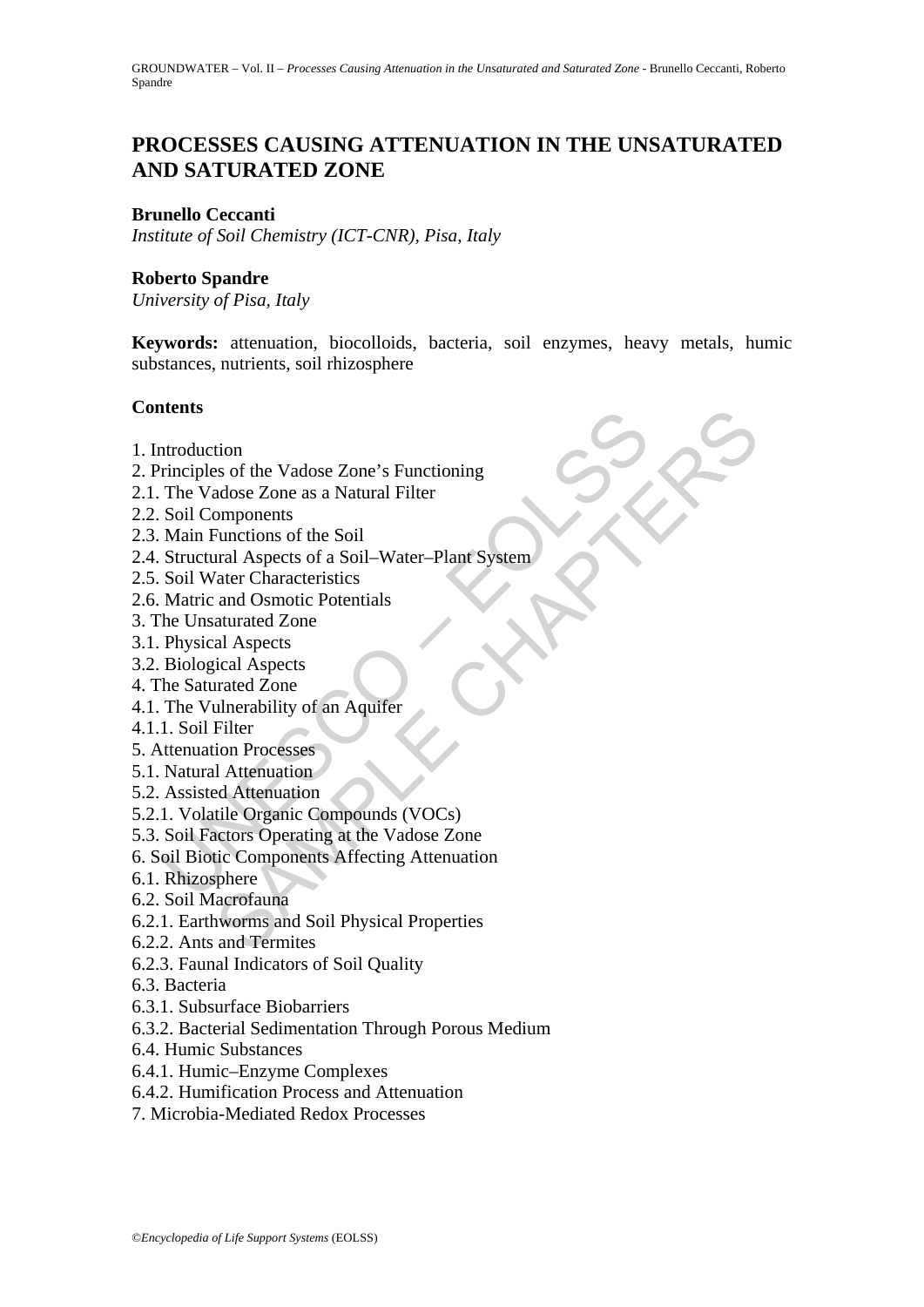#### 7.1. General Electron Acceptors

- 7.1.1. Iron and Manganese Redox Couples
- 7.2. Redox Conditions and Metal Toxicity Attenuation
- 7.2.1. Selenium
- 7.2.2. Chromium
- 7.2.3. Mercury
- 7.2.4. Microbial Reduction of Other Metals
- 8. Mobile Subsurface Colloids
- 8.1. Definition
- 8.2. Sources
- 8.3. *In situ* Mobilization
- 8.4. Colloidal Particle Precipitation
- 8.5. Biocolloids
- 1. Colloid Transport at Gas-Water Interface Unsaturated Porous Neganic Contaminants<br>
Mobility of Organic Pollutants in the Subsurface<br>
1. Volatilization from Soil to the Atmosphere<br>
2. Surface-Applied Chemical Vapor Throug 8.5.1. Colloid Transport at Gas–Water Interface Unsaturated Porous Media
- 9. Organic Contaminants
- 9.1. Mobility of Organic Pollutants in the Subsurface
- 9.1.1. Volatilization from Soil to the Atmosphere
- 9.1.2. Surface-Applied Chemicals
- 9.2. Movement of Chemical Vapor Through Soil
- 9.3. Pesticides
- 9.4. Chlorinated Solvents
- 9.4.1. Biological Degradation of Chlorinated Solvents
- 9.5. Non-Aqueous Phase Liquids (NAPLs)
- 10. Organic Nutrients
- 10.1. Nitrogen
- 10.2. Phosphorous
- 10.3. Dissolved Organic Carbon (DOC)
- 11. Reactivation of Pollutants Stabilized at the Vadose
- 11.1. Agriculture and Nutrients
- 11.2. Engineering Practices
- 12. Conclusions
- Glossary
- Bibliography
- Biographical Sketches

#### **Summary**

Contaminants<br>
Contaminants<br>
Contaminants<br>
Contaminants<br>
Contaminants<br>
Corrections Follutants in the Subsurface<br>
des<br>
dilization from Soil to the Atmosphere<br>
acc-Applied Chemicals<br>
exec-Applied Chemicals<br>
cated Solvents<br>
ca Two zones are considered the most relevant physical media controlling the movement of water and pollutants: the unsaturated (vadose) zone and saturated depths. Contaminants arising from both point and non-point sources, such as municipal and hazardous waste landfills, suburban septic systems, mining and petroleum production, and agriculture, all filter through the vadose zone, where resident microbes, plant roots (rhizosphere), macrofauna (earthworms, ants, and termites), and organized colloids (humic matter, minerals) reduce their concentrations to levels acceptable by sanitary authorities. The principles of the vadose zone's functioning are not completely understood because of the presence of the many subsystems and their chemico-physical and biological interactions. The vadose zone (through the many microbiological and chemico-physical processes taking place) is potentially capable of blocking or/and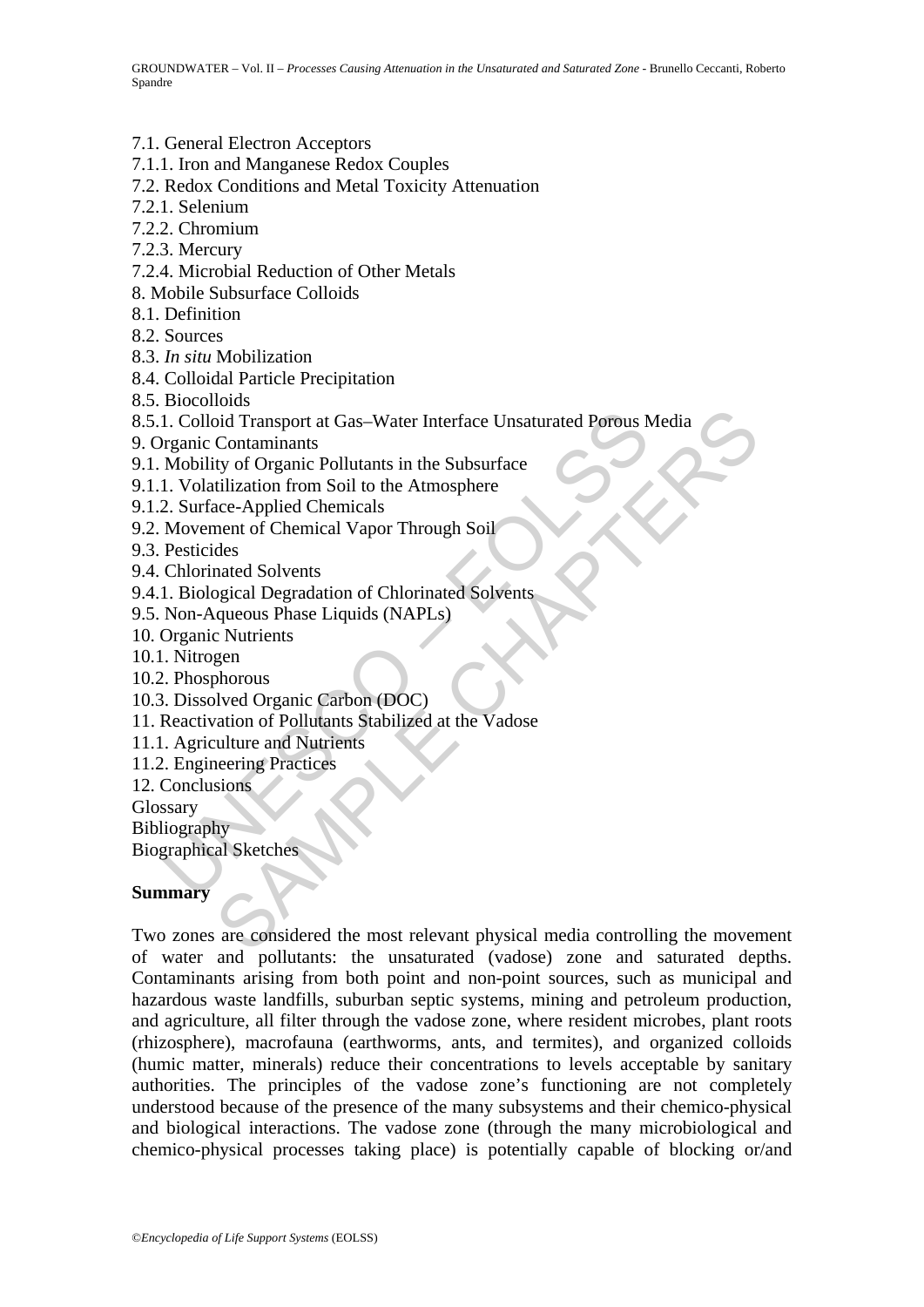degrading any natural or artificially introduced contaminants flowing in deep waters. Soil overlying the water table provides the primary protection against groundwater pollution. Bacteria, sediment, and other insoluble forms of contamination become trapped within the soil pores. Some chemicals are absorbed or react chemically with various soil constituents, thereby preventing or slowing the migration of these pollutants into the groundwater. In addition, plants and soil microorganisms use some potential pollutants, such as nitrogen, as nutrients for growth, thereby depleting the amount that reaches the groundwater. In soils and sediments, the microbial mediated attenuation processes (natural or engineered) usually work through coupling electron acceptors such as nitrate, sulfate, and carbon dioxide with electron donors such as organic compounds.

## **1. Introduction**

aquifers are thought to behave as uniform, ideal porous<br>rogeneity of the many geological formations, preferential water<br>ral biological barriers, physical interactions, geochemical reactio<br>chemical phases, make pollutant tr iers are thought to behave as uniform, ideal porous media, but<br>tiy of the many geological formations, preferential water flowing chan<br>logical barriers, physical interactions, geochemical reactions, and partitic<br>cal phases, The aquifers are thought to behave as uniform, ideal porous media, but the heterogeneity of the many geological formations, preferential water flowing channels, natural biological barriers, physical interactions, geochemical reactions, and partition in the chemical phases, make pollutant transport, accumulation, and attenuation in saturated and unsaturated zones unpredictable. Technically grounded decision making for the vadose zone requires a full scientific understanding of the complex range of factors at work in this natural contaminant filter. A great variety of specific models are available to simulate movement, transport, and attenuation of an individual pollutant (pesticides below root zones, groundwater acidification, solvents, oil-derived compounds, viruses, biocolloids, sediments, nutrients, and so on), in saturated and unsaturated zones, have all been adopted for predicting groundwater contamination risks. However, studies based on laboratory simulative models have often failed in the assessment of pollutant geochemistry in real field conditions. Apart from the intrinsic heterogeneity and complexity of a particular site, the difficulty in predicting the fate of pollutants mostly arises from the lack of additional information such as frequency, time and point of infiltration, past history of the aquifer, and other forcing factors such as non-point contributions, climate, landscape, and land uses. Points of infiltration and land uses are the most important driving factors for pollutants' movement and attenuation. For example, ground surface intrusion may relates to sewage sludge disposal, dumps, animal feedlots, accidental spills, and infiltration of polluted water. Contamination of the zone above the water table may come from septic tanks, cesspools, holding ponds and lagoons, sanitary landfills, artificial recharge, underground pipeline leaks, graveyards, and waste disposal in excavation. Groundwater contamination is also possible through waste burial below the water table as well as bad maintenance of a variety of wells (exploratory, abandoned, water-supply, and waste disposal). Mine activity often constitutes a major cause of groundwater contamination because it seriously affects all aquifer layers and soil at the surface, above, and below the water table.

## **2. Principles of the Vadose Zone's Functioning**

The principles of the vadose zone's functioning are not completely understood because of the presence of the many subsystems and their chemico-physical and biological interactions. Many disciplines have been introduced for the study and management of the vadose zone. This has dramatically implemented scientific knowledge of individual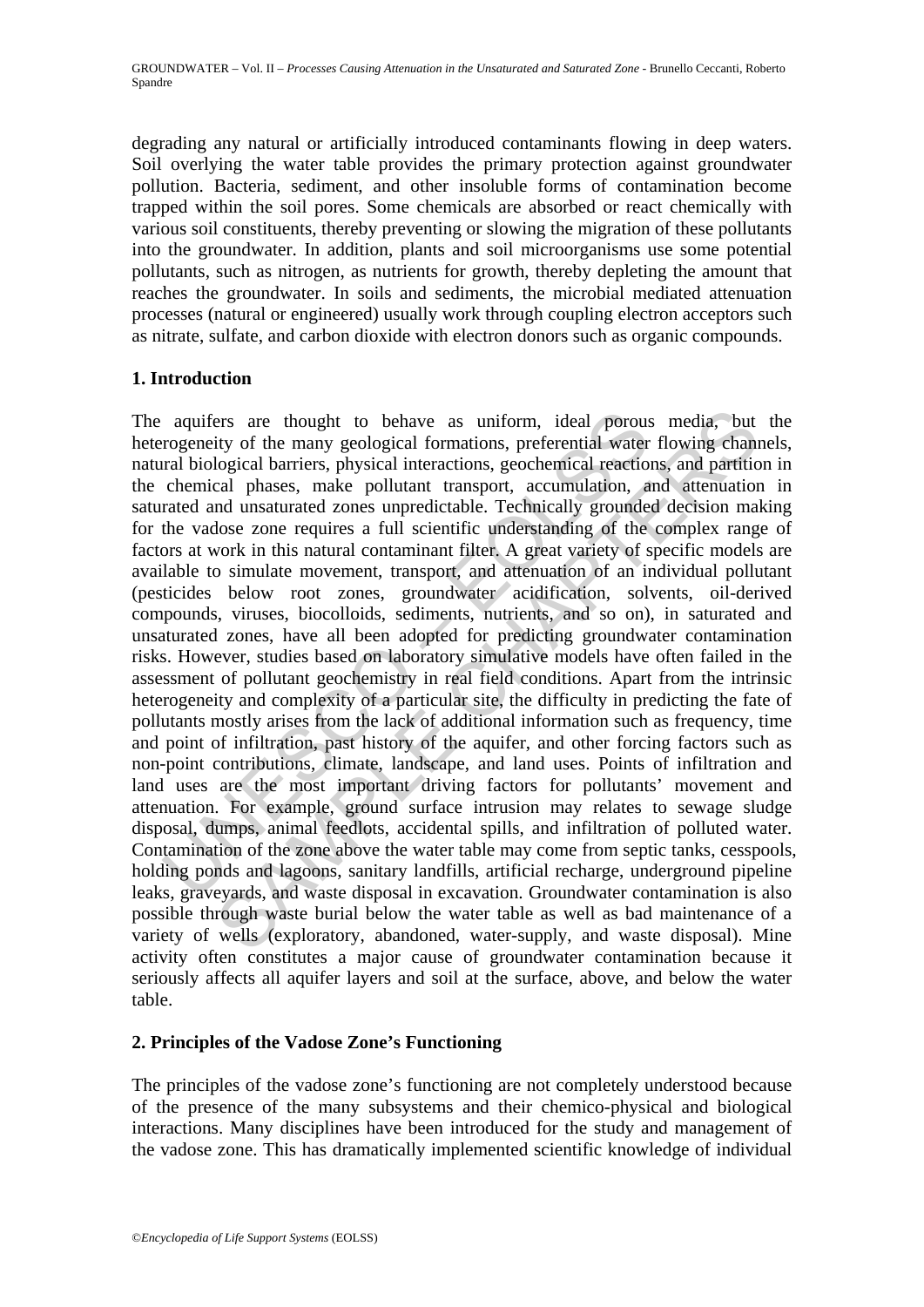processes, but any attempt to drive these processes in such complex systems has resulted in difficulties, and the lessons learned from one site are not immediately transferable to others. In practice, this fragmented body of knowledge may be inadequate in terms of preventing groundwater contamination.

## **2.1. The Vadose Zone as a Natural Filter**

The layer of soil and rock between the surface of the ground and an aquifer is called the vadose zone. This poorly studied "natural buffer" has been capable of protecting groundwater resources indefinitely through a natural abatement of pollutants entering the vadose system; however the advent of the modern industrialized era has brought with it serious risks of groundwater contamination from undesirable and harmful substances. That is to say, the vadose zone (through the many microbiological and chemico-physical processes taking place) was formerly potentially capable of blocking and/or degrading any natural or artificial-introduced contaminants flowing in deep waters. Today however, if we are to avoid pollutants overloading the vadose zone because of human activity, land-use planning is fundamental along with a multidisciplinary research to improve our understanding of such a complex system.

## **2.2. Soil Components**

mico-physical processes taking place) was formerly potentially c<br>
or degrading any natural or artificial-introduced contaminants<br>
rs. Today however, if we are to avoid pollutants overloading<br>
use of human activity, land-us invisical processes taking place) was formerly potentially capable of block<br>mading any natural or artificial-introduced contaminants flowing in (a<br>day however, if we are to avoid pollutants overloading the vadors of<br>day wi Soil is the thin upper part of the Earth's crust where rock (lithosphere), air (atmosphere), water (hydrosphere), and living organisms (biosphere) interpenetrate (pedosphere). Soils may indeed be the most complex systems known to science. Composed of inorganic and organic matter, and with solid, liquid, and gaseous components, they contain large numbers of living organisms—fungi, bacteria, micro-and macrofauna, rooting plants, and algae species—and are the medium that supports a wide biodiversity. Soil is commonly thought of as an inexhaustible resource that can be exploited for continually increasing production. On the contrary, since its formation takes place at the average rate of 100 to 400 years per cm of topsoil, soil must be considered as a nonrenewable resource at human-life scale, and must be preserved. Unlike air, water, and biota, which are mobile systems, soil is site-specific, and although more stable than the other three systems, it shows great variability in space and time.

# **2.3. Main Functions of the Soil**

Soils have at least six main functions relevant to human life and the environment:

- They are necessary for food and fiber production.
- They protect the food chain and drinking water reserves by filtering out both natural and chemical pollutants.
- They are a source of raw materials, such as clay, sand, and gravel for construction.
- Soils greatly contribute to the terrestrial cycling of the elements and to biochemical energy preservation as a stabilized (humified) carbon pool.
- They form biological habitats and gene material reserves.
- Finally, soils form an essential part of the landscape and biosphere in which human civilization has developed.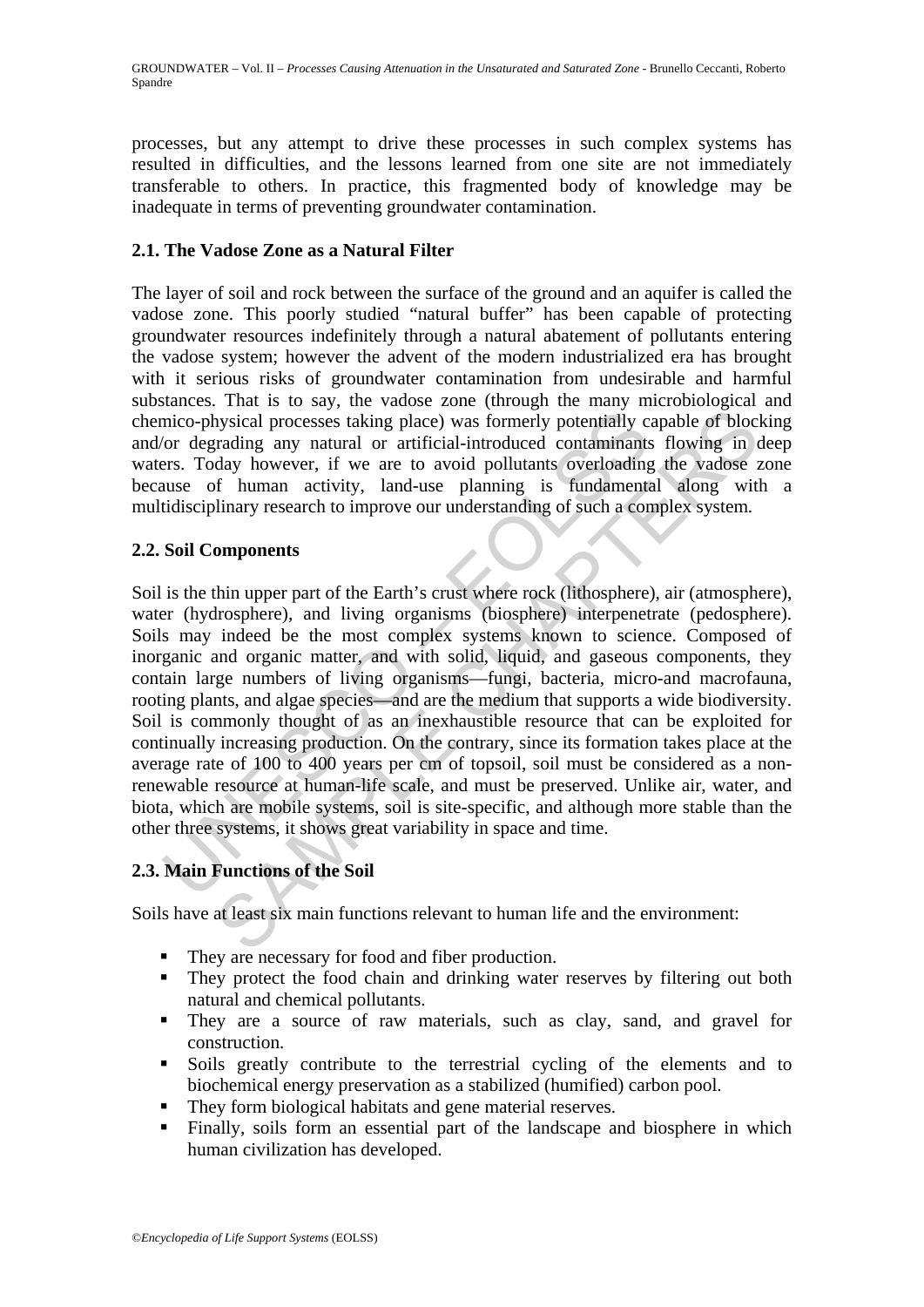### **2.4. Structural Aspects of a Soil–Water–Plant System**

Soil components are organized at various levels and in such a way that they continuously exchange energy and matter. The extent of exchanges depends on the water content and movement, and on soil porosity. Two zones are considered the most relevant physical media controlling water movement: the unsaturated (vadose) zone and saturated depths (Figure 1).



Figure 1. Schematized structure of a soil–water–plant system

## **2.5. Soil Water Characteristics**

Soil water affects not only moisture available to living organisms but also soil aeration, nutrients' solubility and movement, osmotic pressure, pH of soil solution, and physical and chemical reactions. Soil water has currently been reported to exist in three forms: gravitational, capillary, and hygroscopic. The former is largely responsible for transport processes in soils following heavy rains, irrigation, flooding, and so on.

#### **2.6. Matric and Osmotic Potentials**

This currently accepted terminology refers respectively to bound and unbound water characteristics. Matrix-potential is expressed in Pascals (usually given in megapascals, MPa) and constitutes a negative value related to the free-energy reduction of water due to water attraction on soil surfaces. Solutes in the soils also reduce the free energy of water and create another negative potential, the osmotic potential. The combined matric and osmotic components of soil water determine the stress against which an organism must work to obtain water. Generally, microbial activity in soil is optimal at –0.01 Mpa; it decreases as the soil becomes waterlogged at near zero (saturated) water potential or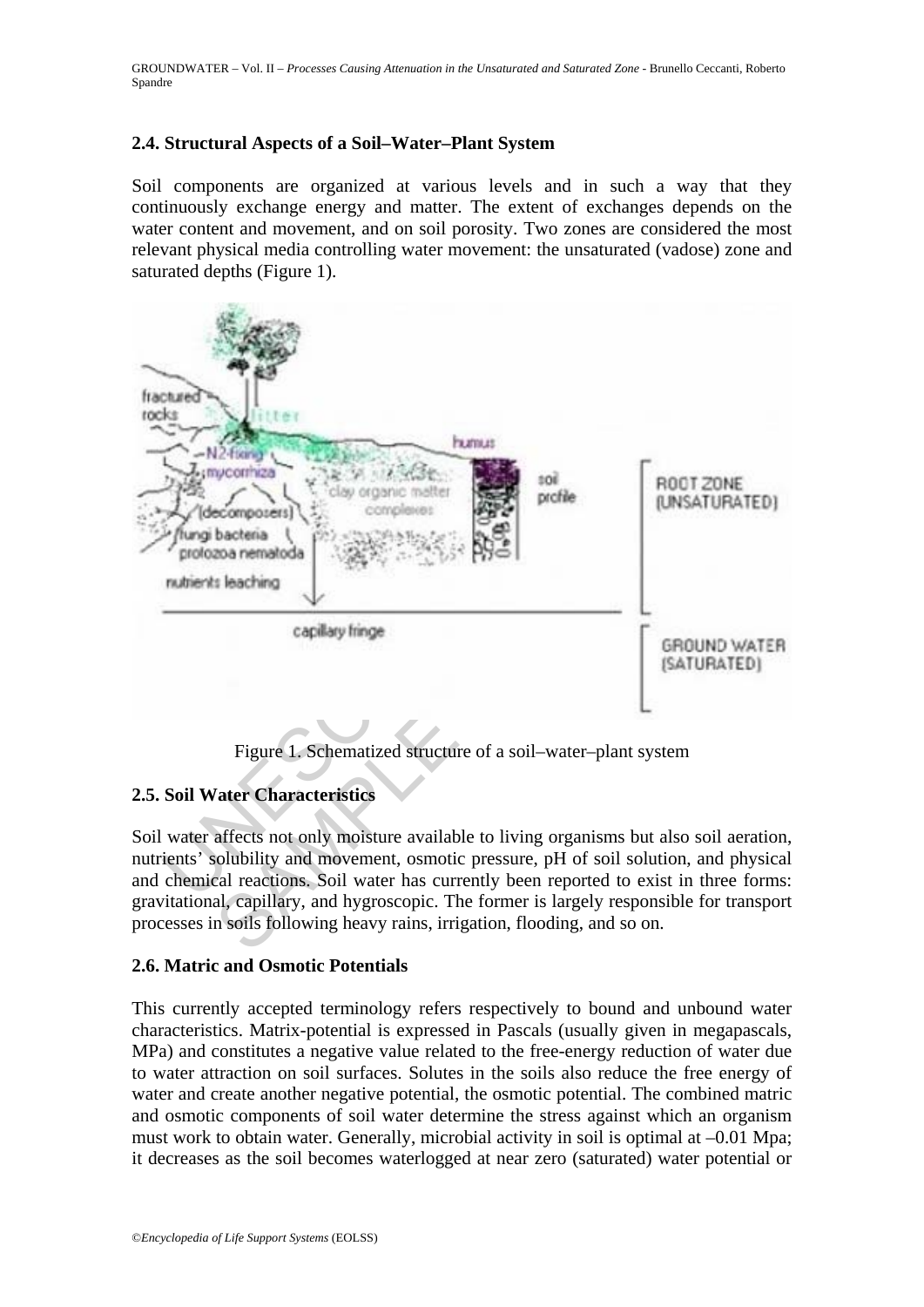more liable to drought (unsaturated) at large, negative water potential. Fungi are generally more tolerant of higher water potentials (greater water stress) than are bacteria.

#### **3. The Unsaturated Zone**

### **3.1. Physical Aspects**

The unsaturated zone may contain air and water in the soil pores. Its thickness can range from zero meters, as when a lake or marsh is at the surface, to hundreds of meters, as is common in arid regions. Other names for the unsaturated zone are the "zone of aeration" and "vadose zone." The unsaturated zone holds only a tiny fraction of the Earth's fresh water and nutrients, which are vital for the biosphere. From the hydrologic point of view, the unsaturated zone is a zone that to a large degree controls the transmission of water and other substances to aquifers, land or surface water, and to the atmosphere. It controls the amount of water that replenishes an aquifer, and once the aquifer characteristics are known replenishment may be quantified and manipulated. Physical manipulation of the unsaturated zone should be based on determination of soil surface cracking, pore dimensional distribution and morphology, and pores dimensional classes.

Pores with a diameter of 0.5–50 μm, called "reservoir pores," contain water and mineral nutrients available for plants and microorganisms. Pores ranging from 50 to 500 μm are called "transmission pores" and are considered the most important in the soil–water– plant relationship. Pores greater than 500μm are called "cracks;" they are useful in root penetration and water permeability, and are indexes of low structural soil condition and low aggregates stability.

# **3.2. Biological Aspects**

smission of water and other substances to aquifers, land or surface osphere. It controls the amount of water that replenishes an aquifer characteristics are known replenishment may be quantified<br>sical manipulation of the u or of water and other substances to aquifers, land or surface water, and to. It controls the amount of water that replenishes an aquifer, and once<br>acteristies are known replenishment may be quantified and manipulation of t The unsaturated zone is continuously subjected to physical alteration by the cultivation of plants, construction of buildings, excavation of mineral ores, and disposal of waste. The heterogeneity in soil physical structure may lead to higher levels of microbial diversity, which is affected not only by cultivation regimes but also by the presence and activity of plants that create biopores and habitat for the mesofauna, which are directly responsible for much of the soil structure. Spatial heterogeneity in soil microbial communities occurs at a broad range of scales, from humic colloids (molecular interaction), microorganisms (cellular metabolism), macrobiota (earthworms, nematoda, roditors) soil mineral-organic particles (for example, soil macroaggregates), plant rhizospheres (complex microcosm), to field plots, and to the ecosystem and global levels.

## **4. The Saturated Zone**

The zone below the unsaturated zone is characterized by pores saturated with water (saturated zone). Water in the saturated zone is referred to as groundwater and is the only subsurface water available to supply wells and springs. The term "water table" is often misused as a synonym for groundwater, but the water table is actually the boundary between the unsaturated and saturated zones (the capillary fringe). It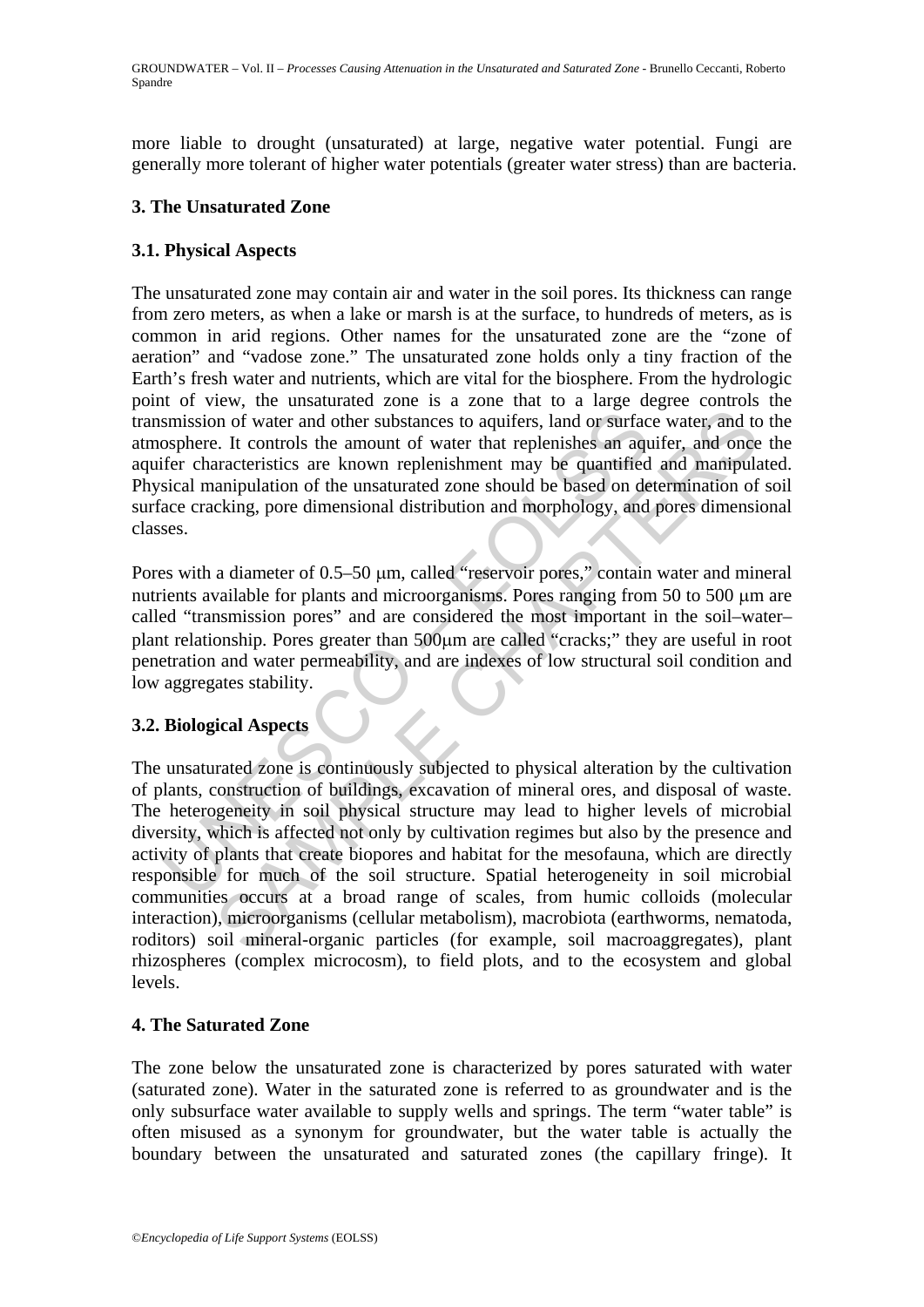represents the upper surface of the groundwater. Technically speaking, it is the level at which the hydraulic pressure is equal to atmospheric pressure.

The water table is the top of the saturated zone, or the area in which all interconnected spaces in rocks and soil are filled with water. In areas where the water table occurs at the ground's surface, the groundwater discharges into marshes, lakes, springs, or streams and evaporates into the atmosphere to form clouds, eventually falling back to earth again as rain or snow––thus beginning the cycle all over again. Groundwater is stored under many types of geologic conditions.

Areas where groundwater exists in sufficient quantities to supply wells or springs are called aquifers, a term that literally means "water bearer." Aquifers store water in the spaces between particles of sand, gravel, soil, and rock as well as cracks, pores, and channels in relatively solid rocks.

An aquifer's storage capacity is controlled largely by its porosity, or the relative amount of open space present to hold water. Its ability to transmit water, or permeability, is based in part on the size of these spaces and the extent to which they are connected.

## **4.1. The Vulnerability of an Aquifer**

nels in relatively solid rocks.<br>
aquifer's storage capacity is controlled largely by its porosity, or<br>
aquifer's storage capacity is controlled largely by its porosity, or<br>
ed in part on the size of these spaces and the ex The containing that some properties are also assembly the content<br>and the container of the product process is storage present to hold water. Its ability to transmit water, or permeability<br>and acce present to hold water. It Most of the contaminants that commonly cause concern originate above ground, often as the result of human activities. It used to be generally thought that groundwater was indefinitely protected from contamination by the layers of rock and soil that act as filters, but practical experience has demonstrated that contaminants can infiltrate into groundwater and affect its quality.

Once groundwater has been contaminated, it is usually very difficult and costly to clean. The vulnerability of an aquifer to contamination is in large part a function of the susceptibility of its recharge area to infiltration. Areas that are replenished at a high rate are generally more vulnerable to pollution than those replenished more slowly.

## **4.1.1. Soil Filter**

Unconfined aquifers that do not have a cover of dense material are susceptible to contamination. Bedrock areas with large fractures are also susceptible as these provide pathways for the contaminants. Confined, deep aquifers tend to be better protected with a dense layer of clay material. Soil overlying the water table provides the primary protection against groundwater pollution (Figure 2).

Bacteria, sediment, and other insoluble forms of contamination become trapped within the soil pores. Some chemicals are absorbed or react chemically with various soil constituents, thereby preventing or slowing the migration of these pollutants into the groundwater.

In addition, plants and soil microorganisms use some potential pollutants, such as nitrogen, as nutrients for growth, thereby depleting the amount that reaches the groundwater.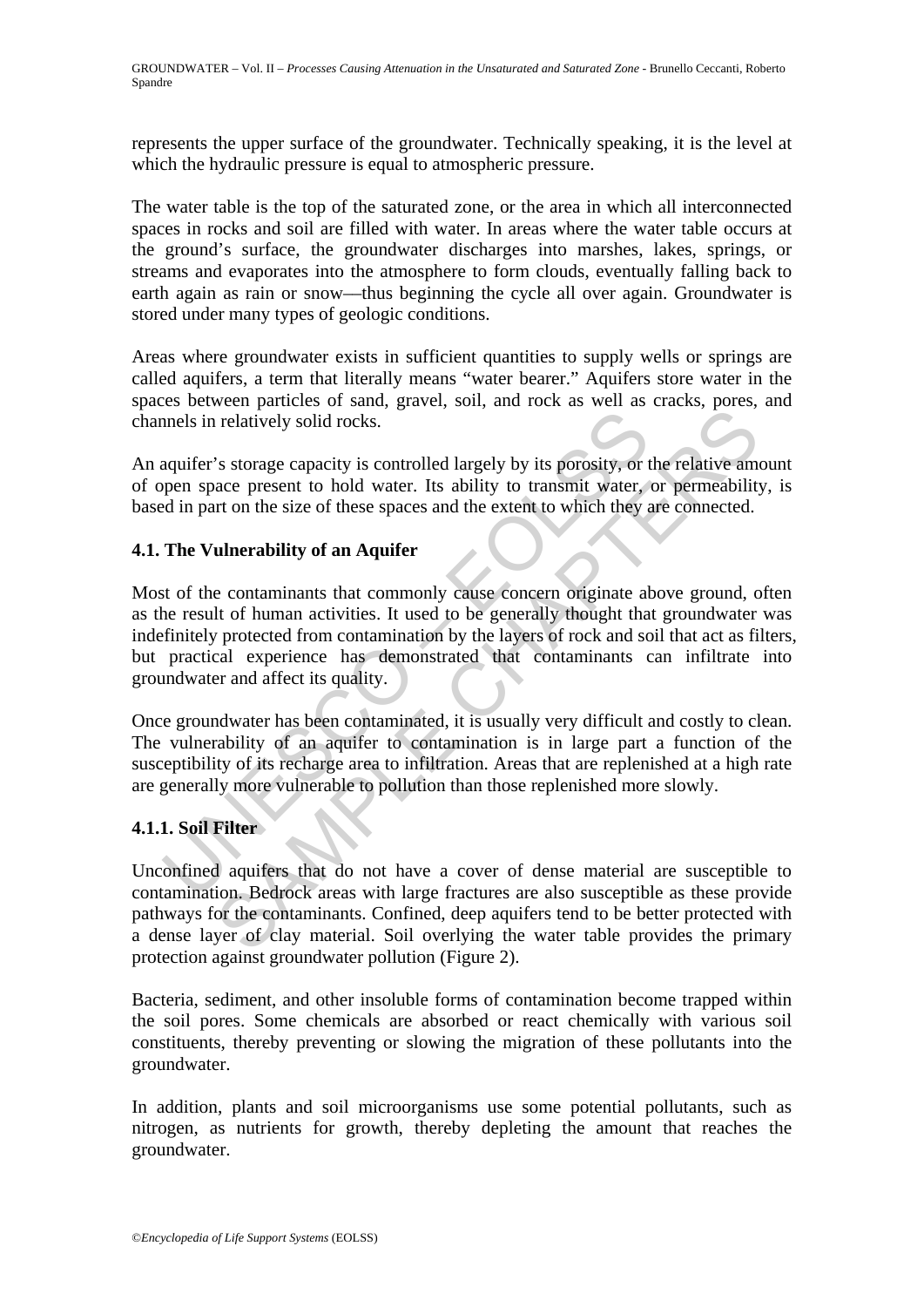



### **5. Attenuation Processes**

### **5.1. Natural Attenuation**

<sup>2</sup><br>
Figure 2. Different behavior of principal compounds in the value of<br> **Externation Processes**<br> **Natural Attenuation**<br>
Ing infiltration and transport in aquifers, many contaminants are meding on the characteristics and **Example 2.** Different behavior of principal compounds in the vadose zone<br> **Example 10.** Unitation and transport in aquifers, many contaminants are naturally attenu<br>
on the characteristics and compound nature of specific s During infiltration and transport in aquifers, many contaminants are naturally attenuated, depending on the characteristics and compound nature of specific sites (Figure 2). Progress has been made in recent years in understanding the underlying intrinsic physical, chemical, and biological processes of natural attenuation. However, much remains unclear, and especially the complexity of natural mechanisms and their efficiency in protecting groundwater. To date, quantitative information on the rates at which these processes occur has been limited. Often, it is wrongly thought that aggressive methods of remediation are more successful and quicker in protecting groundwater from pollutants than are gentle or natural methods. This approach has lead to an underestimation of studies on the naturally occurring mechanisms, which, in some cases, have been irremediably inhibited by aggressive interventions.



TO ACCESS ALL THE **28 PAGES** OF THIS CHAPTER, Visit[: http://www.eolss.net/Eolss-sampleAllChapter.aspx](https://www.eolss.net/ebooklib/sc_cart.aspx?File=E2-09-04-05)

#### **Bibliography**

Bollag J.M. (1991)*.* Enzymatic binding of pesticides degradation products to soil organic matter and their possible relevance. *Pesticide transformation products, fate and significance in the environment.* ACS Symp. Ser 459 (eds. L. Somasundaram and J.R. Coats), pp. 122–132. Washington, DC: American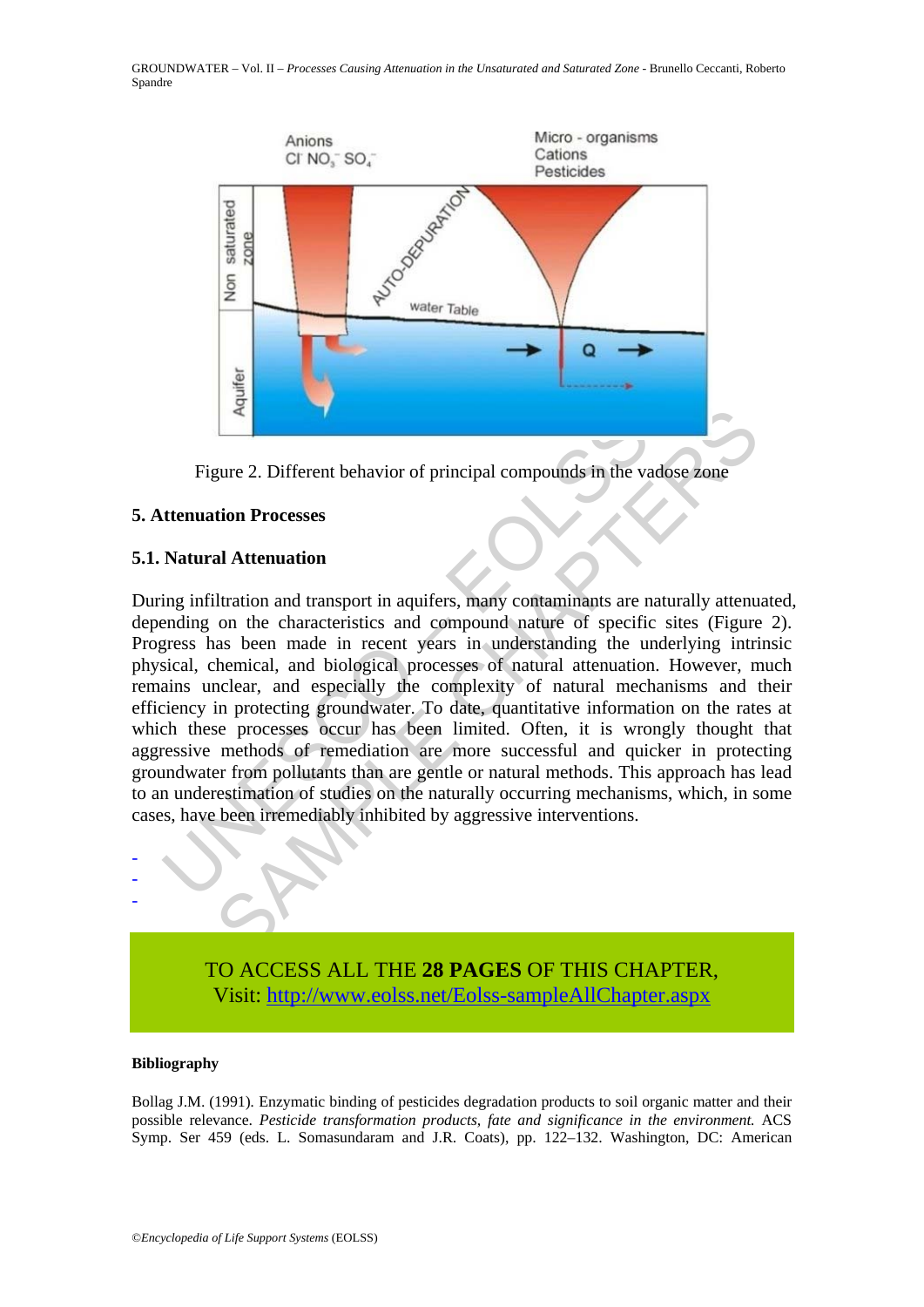Chemical Society. [The author describes the mechanisms of the binding pesticides to soil humus mediated by soil enzymes.]

Canter L.W. (1997). Nitrate in groundwater. *Vulnerability Mapping of Groundwater Resources* (ed. L.W. Canter), Chapter 4, pp. 73–109. Boca Raton, FL: Lewis Publishers. [This chapter is about the use of nitrate as good indicator of groundwater vulnerability related to different loads of pollutants in soil.]

Curry J.P. and Good J.A (1992). Soil fauna degradation and restoration. *Advances in Soil Sciences,* Vol 17 (eds. R. Lal and B.A. Stewart), pp. 171–115. New York: Springer Verlag. [The main factors causing degradation of the soil fauna, methods for faunal restoration, and the potential of invertebrates as indicators of the soil rehabilitation and subsequent management are considered.]

Grant W.D. and Long P.E., eds. (1981). *Environmental Microbiology*. 215 pp. Glasgow and London: Blackie. [The book deals with the structural components of organic carbon in soil; the specific contribute of plant detritus stable humus and peats and their different susceptibility to microbial degradation.]

Kretzschmar R., Borkovec M., Grolimund D. and Elimelech M. (1999). Mobile subsurface colloids and their role in contaminant transport. *Advances in Agronomy* **66,** 121–193. [The authors review the current state of knowledge about the behavior of colloids in porous media and their role in contaminant transport.]

Lal R. and Stewart B.A. (1992). Need for land restoration. *Soil Restoration, Advances in Soil Sciences,*  Vol. 17 (eds. R. Lal and B.A. Stewart), pp. 1–11. New York: Springer Verlag. [This chapter deals with the main causes and principal processes of soil degradation.]

role in contaminant transport. Advances in Agronomy **66**, 121–193. [The author of chowledge about the behavior of colloids in porous media and their port.]<br>
2. and Stewart B.A. (1992). Need for land restoration. *Soil Rest* Moye H.A. and Miles C.J. (1988). Aldicarb contamination in groundwater. *Review of Environmental Contamination and Toxico*l **105**, 99–146. Springer Verlag. [In this paper the authors present documented information related to chemico-physical properties and movement of aldicarb in the unsaturated and saturated zones.]

Paul E.P. and Clark F.E., eds. (1989). *Soil Microbiology and Biochemistry*, 273 pp. New York: Academic Press. [This text gives an adequate introduction to soil microbiology and biochemistry, especially an understanding of the basic microbial processes in soil.]

#### **Biographical Sketches**

**Brunello Ceccanti** was born in 1948 in Peccioli (Pisa) in Italy and was awarded his Ph.D. in Chemistry at the University of Pisa. He is senior scientist at the Institute of Ecosystem Studies (ISE), Research Unit of Soil Chemistry, Consiglio Nazionale delle Ricerche (CNR), e-mail brunello.ceccanti@ise.cnr.it.

His areas of specialization include: Soil chemistry and biochemistry, soil fertility and pollution, soil enzymology, soil organic matter, humic substances, wastewaters purification and recycling in soil, sludge composting and soil amendment, soil ecosystems biomonitoring, tannery waste, and wastewater reuse.

contaminant transport. *Advances in Agronomy* **66**, 121–193. [The authors review the curvedge about the behavior of colloids in porous media and their role in contam<br>tewart B.A. (1992). Need for land restoration. *Soil Re* His main research efforts are centered on: the extraction and fractionation of soil humic substances; isolation and characterization of humus-enzyme complexes from soil and compost; study of composting processes of manures, straw, sludges and municipal organic wastes through earthworms; anaerobic digestion and biomethanization of animal excreta and straw; tannery wastewaters; soil amendment with organic and mineral wastes; chemical and biochemical processes in flooded soils; plant nutrition and toxicity following manuring practices; effects of S and N transformation in soils upon soil microbial activity; benefits and impacts of tannery sludges, wastewaters, municipal solid wastes recycling in soil; heavy metals in soil and plant pollution; water quality and irrigation.

 His scientific activities at national level include: 1970–1978 laboratory, instrumental, and field experience in the study of soil biochemistry, soil humus, sludge processes and soil fertility, fertigation, earthworms, and vermicompost. 1979–1987 cooperation in the National Finalized Projects: "Amelioration of the Environmental Quality" and "Implementation of the Productivity and Agricultural Resources -IPRA." In 1986 Dr. Ceccanti was responsible for the "*Soil biochemical fertility*" research-line of the Institute*.* At international level: 1981–1986 CNR/Academia Sinica, (P.R. of China)- "*Phytotoxicity in flooded soils,*" and from 1985–1995 CNR/CSIC (Italy/Spain projects CNR-CSIC)

From 1989–2000 Dr Ceccanti was Assistant Professor of Soil Enzymology and Soil Biochemistry at the University of Pisa. He is a member of the following national and international societies: (SICA) Italian